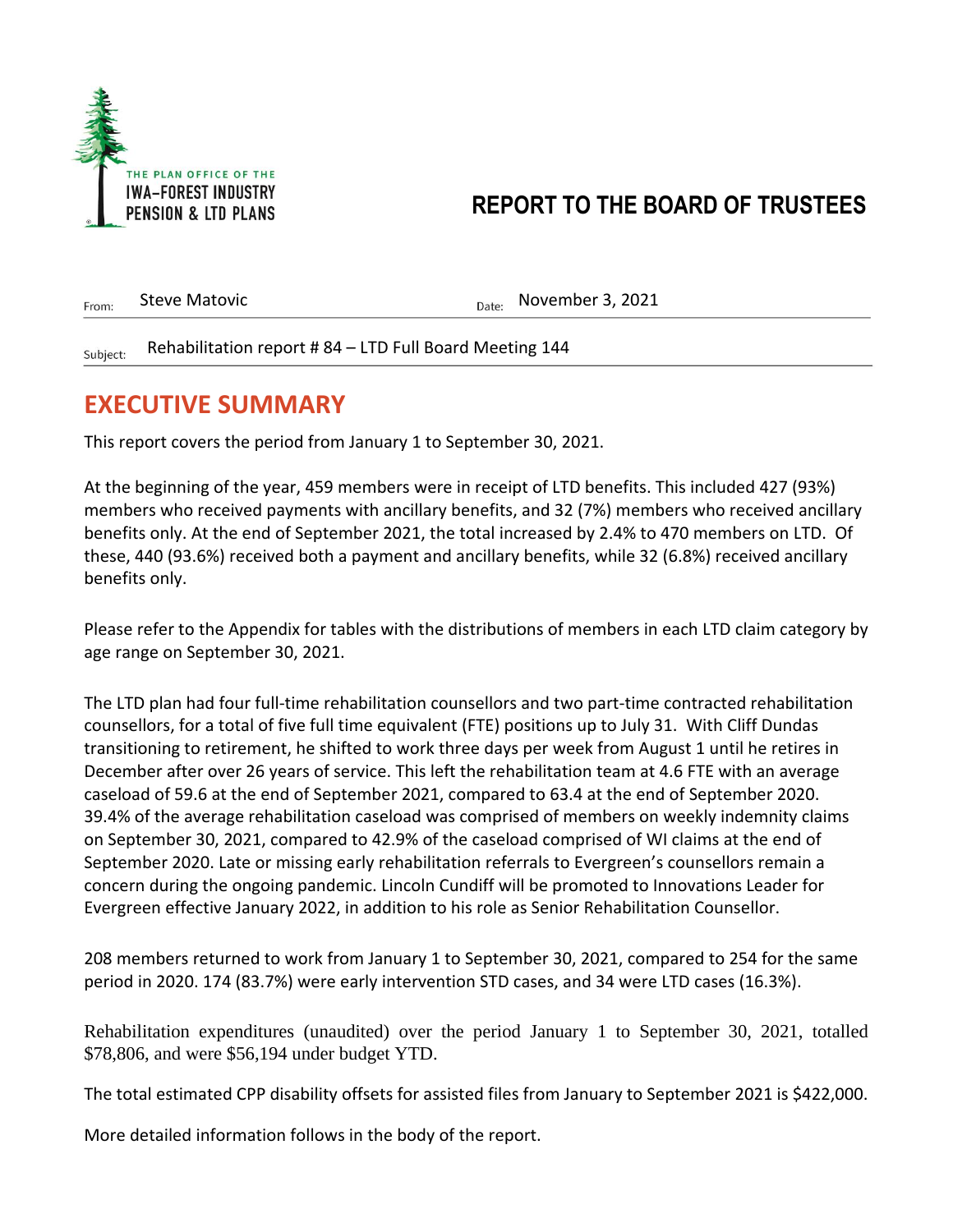### **NEW LTD CLAIMS APPROVED**

From January 1 to September 30, 2021, the plan approved 86 new LTD claims. This compares to 89 new LTD claims approved over the same period in 2020.

#### **CASELOADS**

Over the first nine months of 2021, there were a total of 323 new referrals to rehabilitation services (STD\* and LTD) which is a decline of 4% compared to 337 new referrals for the same period in 2020. Pre-pandemic, for the same period in 2019, there was a total of 526 new referrals, so the number of referrals has declined by about 37% during the COVID 19 pandemic.

The LTD plan has four full-time rehabilitation counsellors and two part-time contracted rehabilitation counsellors. Until July 31, 2021, there were five full time equivalent (FTE) counsellor positions. Effective from August 1, 2021, Cliff Dundas moved from full time to a 0.6 FTE schedule, so the rehabilitation team is now running at 4.6 FTE, and this is projected to continue to at least December 2021. There were 274 cases assigned, with an average rehabilitation counsellor caseload of 59.6 on September 30, 2021. In comparison, at the end of September 2020, there were 317 cases assigned to five full time equivalent rehabilitation counsellors for a caseload average of 63.4.

108 (39.4%) of the 274 cases assigned to Rehabilitation Counsellors at the end of September 2021 were for members receiving early rehabilitation services during the weekly indemnity period. In comparison on September 30, 2020, there were 136 STD (42.9%) of 274 total cases assigned. There are ongoing concerns regarding the decrease in early rehabilitation referrals from PBC to the Evergreen society, particularly from the Coastal and Southern Interior health and welfare plans. In pre-pandemic years the proportion of STD cases was typically 45% to 50% of the total rehabilitation cases assigned.

\*Note: in this report STD is an abbreviation for short term disability which is the same as weekly indemnity (WI).

#### **RETURN TO WORK OUTCOMES**

208 members returned to work from January 1 to September 30, 2021, compared to 254 for the same period in 2020. Of these, 201 (96.6%) returned to work with the same employer, either to the same job (183) or with job modifications (18). Of the 208 members who returned to work, 174 (83.7%) were early intervention STD cases, and 34 were LTD cases (16.3%).

Of the 174 STD claimants, 172 (98.9%) returned to work with the same employer, either in the same occupation (159), or in a modified or alternate occupation (13); and two (1.1%) returned to work with new employers outside of the forest industry.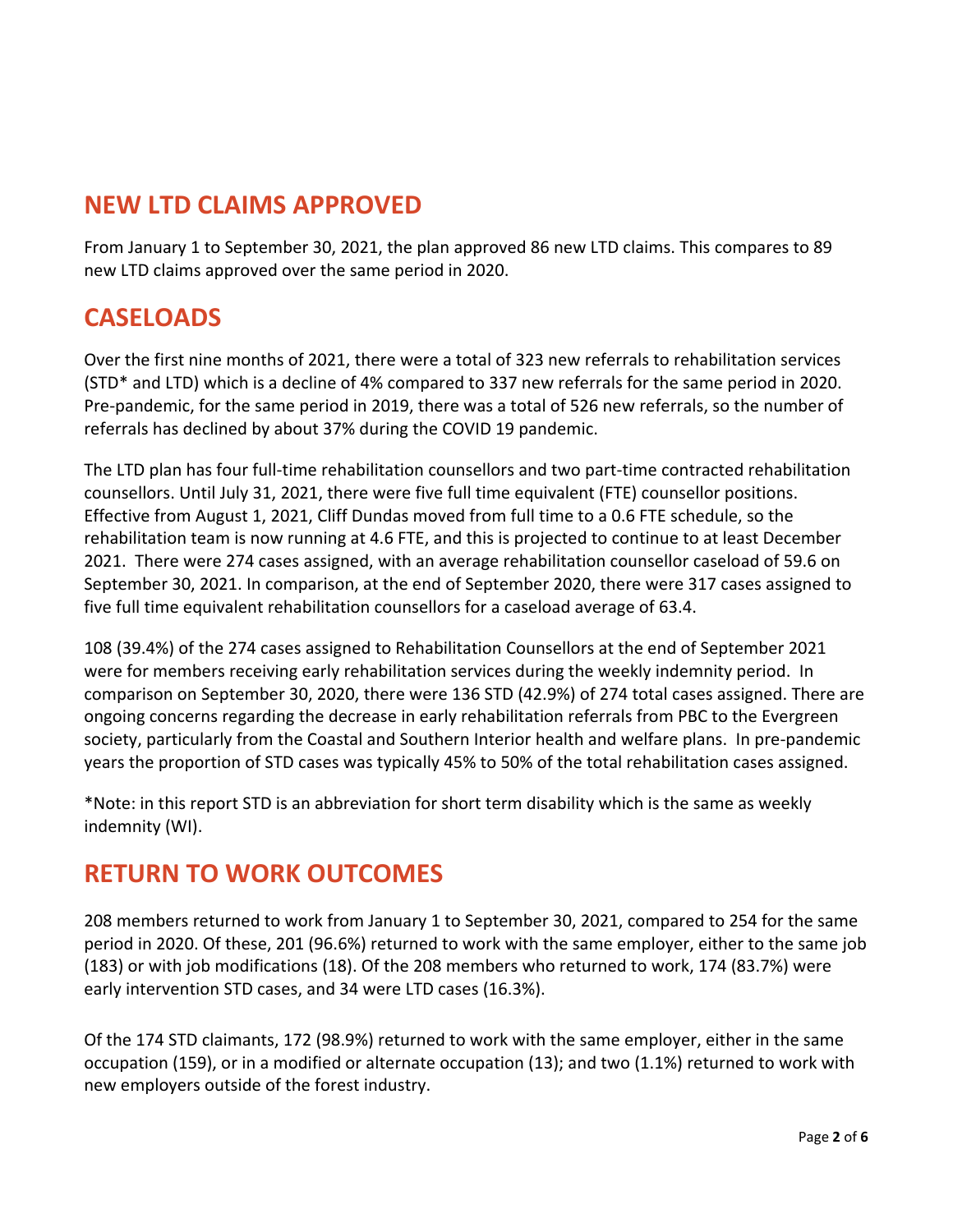Of the 34 LTD claimants, 29 (85.3%) returned to work with the same employer, either in the same occupation (24) or in a modified or alternate occupation (5). One (2.9%) returned to work with another employer in the forest industry, and four (11.8%) found new employment outside of the industry.

The rehabilitation counsellors closed an additional nine cases for fitness to return to work reasons. This included eight cases where rehabilitation services were completed and a return to work was expected and pending at time of case closure (e.g., lay-offs, no job to return to, or fit to RTW to own job but decided to look for new work), and also included one member who completed retraining during 24 months of rehabilitation with LTD, but had not yet secured employment at closure.

Overall, out of a total of 217 members who were on STD or LTD and fit to return to work, 208 (95.9%) successfully returned to work at the time of case closure.

23 rehabilitation cases were closed for reasons other than return to work or fitness to return to work. Seven (30.4%) transitioned from STD to WCB, and two (8.7%) from LTD to a WCB claim. One case (4.4%) closed from STD as inactive/non-compliant with rehabilitation. 11 (47.8%) STD cases were closed due to an inability to locate the members, and six of these later returned to work to the same employer, with no applications filed for LTD from any of these 11 cases. Two (8.7%) STD cased closed when one member transitioned to maternity leave, and one moved to family care leave.

There were 21 rehabilitation case closures for members who retired. This compares to 36 retirements over the same period in 2020. Some of these retirements were associated with members opting for the BC provincial bridging to retirement program, as we know at least two members were approved for bridging. The bridging program has concluded so this may lead to more members between age 60 to 65 with disabilities applying for LTD benefits before they retire.

#### **REHABILITATION EXPENSES**

Rehabilitation expenditures (unaudited) over the period January 1 to September 30, 2021, totalled \$78,806, and were \$56,194 under budget YTD. The largest segment of rehabilitation expenditures for this period was applied to the funding of physical conditioning, activation, and assessment services to prepare members for return to work (\$38,665). Other expenses included the sponsorship of education and training programs to help members secure work in alternate occupations (\$17,000), the associated costs of travel and accommodation to help members to access services (\$4,080), and psychological/counselling services (\$15,522).

The impact of the COVID19 pandemic public health measures in effect since mid-March 2020 was to reduce access to rehabilitation service providers such as physiotherapy clinics that closed until phase 3 of the provincial re-opening plan in June 2020. The phase 3 re-opening has remained at the same level in BC throughout 2021, but with the availability of widespread vaccinations beginning in the spring of 2021 there was improved access to services up to approximately August 2021, with the reopening of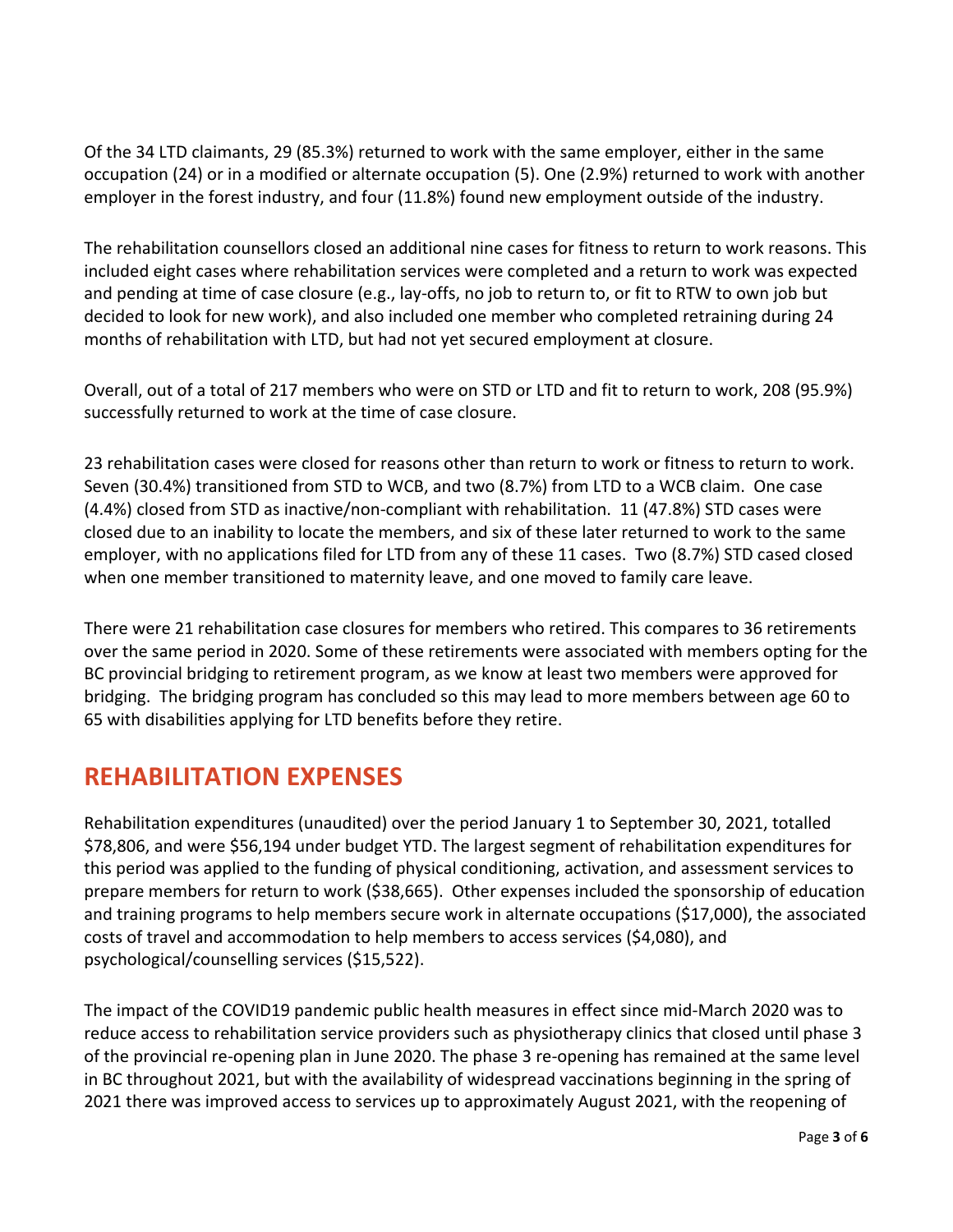facilities such as recreation centres and pools, and education programs were again offered in-person. By approximately mid-August 2021 the  $4<sup>th</sup>$  wave of the pandemic driven primarily by the much more infectious delta variant began to drive an increase in infections mostly in partially vaccinated or unvaccinated persons. The BC government rolled out a vaccination passport in mid-September 2021 to afford people with two vaccinations broader access to restaurants, entertainment, and gyms. Some employer policies are now requiring proof of full vaccination or regular testing with confirmation of negative tests for partially vaccinated or unvaccinated workers. Public health recommendations to avoid non-essential travel and the reduced access to rehabilitation service providers has continued to greatly reduce the travel expenses for members. The stressors associated with the pandemic have been a factor in the nearly tripled expenses for psychological counselling, compared to pre-pandemic costs, for members during 2020 and continuing through September 2021.

#### **REHABILITATION COUNSELLOR ASSIGNMENTS**

Cliff Dundas, Senior Rehabilitation Counsellor, will be retiring in December 2021 after over 26 years of service to the LTD Plan. Since August, Cliff has transitioned to work three days per week to manage the early rehabilitation referral files for Evergreen on Vancouver Island until his retirement. Cliff is an astute and creative rehabilitation professional, and he also served as a valuable consultant for the LTD Manager and two Directors during his career with the LTD Plan. Cliff was the key person from the LTD Plan to consult with our IT team over the years to develop the rehabilitation caseload and reporting system that has served us so well for over two decades. Cliff is not replaceable, but thankfully he passed on so much of his knowledge to our team that his influence will continue. We wish Cliff a rewarding and interesting retirement ahead!

Angeline Donald has very capably served as a rehabilitation counsellor based in Prince George for over 6 years, and she will be returning in 2022 to where she grew up on Vancouver Island to deliver rehabilitation services for the members there. Angeline has been assigned the LTD rehabilitation files for Vancouver Island since August 2021, in addition to maintaining a caseload of members in Prince George and Williams Lake.

Brenda Christensen, who has worked with Angeline as a rehabilitation counsellor for over three years to provide exceptional services as a close team in Prince George, will continue to provide services for the members in in the north. Brenda has taken on added files from Angeline, and she has transferred files in Quesnel and Williams Lake to Kristen Rawluk our part-time contracted rehabilitation counsellor who is based in Kelowna. Kristen's company has been contracted with the Plan since July 2019, and she has a wealth of experience assisting disabled workers in the forest industry with disability management and RTW coordination for over 19 years.

We will take a pause to wait for things to settle down following the pandemic and the severe fire season this past summer before a decision is made on whether to hire a rehabilitation counsellor. John Kim has provided his contracted services as a rehabilitation counsellor to the Plan for over 20 years,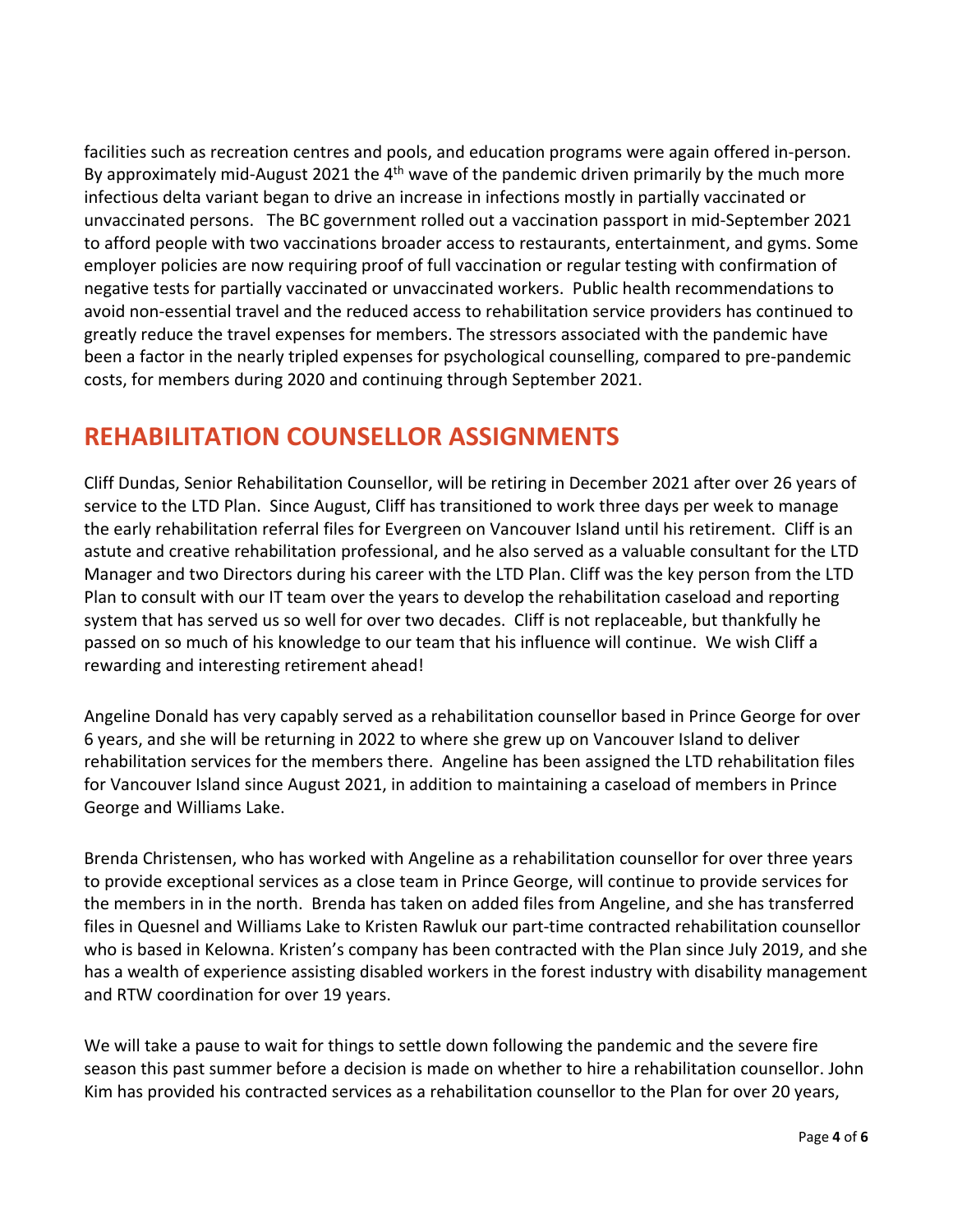and as a very capable and experienced part-time counsellor he has further capacity to take on more rehabilitation or CPP disability files if we need assistance in the near term.

Lincoln Cundiff, Senior Rehabilitation Counsellor, who joined the LTD Plan in July 1995 will be promoted in January 2022 to also serve as the Innovation Leader for Evergreen. Lincoln was the first counsellor for Evergreen since its inception in 2010 to serve the members of the Southern Interior H&W Plan. Lincoln is a brilliant and energetic counsellor who has many ideas on how early rehabilitation can become more valuable and engaging for members. Lincoln is well suited to lead Evergreen's early rehabilitation team and to build relationships with the referring STD plans. Lincoln will also learn to put together the Evergreen rehabilitation outcomes reports to provide support for the LTD Director. Congratulations to Lincoln on his well deserved promotion.

# **CPP DISABILITY BENEFIT APPLICATIONS, RECONSIDERATIONS AND APPEALS**

The Plan's rehabilitation counsellors continue to work in cooperation with the medical adjudicators from FIDAS to identify members who require assistance to apply or appeal for the Canada Pension Plan Disability (CPP-D) benefit or the CPP Post Retirement Disability Benefit.

From January 1 to September 30, 2021, four members' CPP-D initial applications were approved with assistance from rehabilitation counsellors for an estimated total offset of \$109,000. This estimate assumes that three of these members would remain on LTD benefits to age 60; and for one member who was over age 60 and received the CPP post-retirement disability benefit, the recovery period was limited to 12 months of LTD, less the 15 week EI sickness period carve out.

One member whose CPP-D case was reported in the prior report (for January to May 2021) was assisted with a successful reconsideration appeal, and the estimated offset is \$313,000.

The total estimated CPP-D offsets for files assisted by rehabilitation counsellors from January to September 2021, is \$422,000.

One assisted initial application for CPP-D was unsuccessful, and it was decided that no appeal would be filed based on the medical evidence available.

Some members will not qualify for the CPP- D benefit because they have insufficient contributions to the CPP within the timeframe required to support eligibility, some do not meet the CPP definition of disability, and others have exhausted the opportunity for any further appeal.